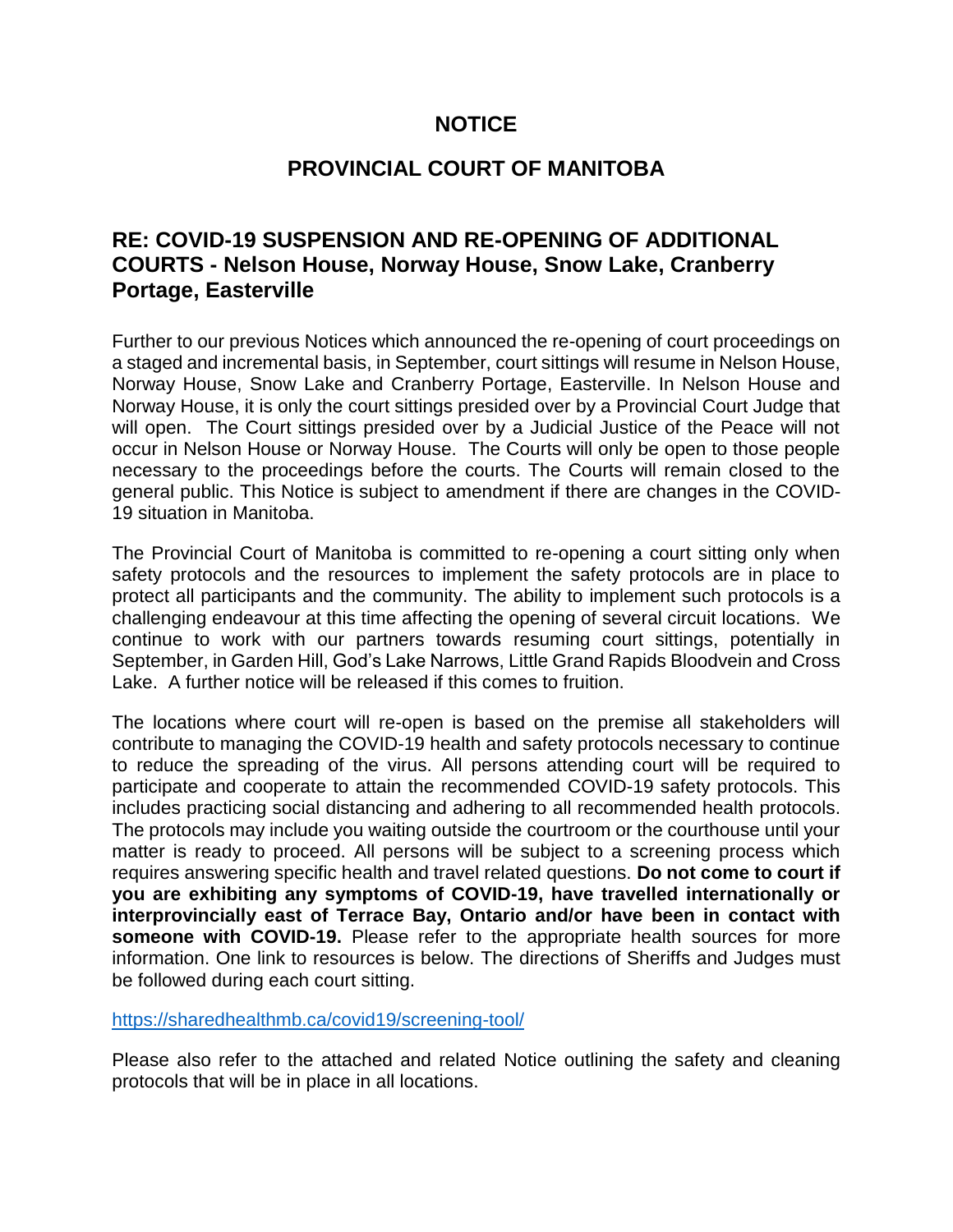#### Courts Open for all matters

Beginning September 1st, 2020 the Provincial Court of Manitoba will hear in-custody and out of custody trials and dispositions in the communities of:

Nelson House Norway House Cranberry Portage Snow Lake Easterville

Sheriff Officers and/or First Nation Safety Officers will be assuming significant extra duties related to maintaining and enforcing COVID-19 safety protocols. As a result, it is necessary that the only people transported, in custody, are those people who will have trials proceeding in these communities. If a matter resolves in advance, it should proceed to disposition in the nearest open court center (Winnipeg, Brandon, The Pas, Thompson, Dauphin, Portage la Prairie) and the transport should be cancelled. It is imperative that counsel communicate in advance regarding the trial proceeding. Counsel must confirm with the Sheriff Services at least 48 hours in advance that the transport of the person for court is required. If such confirmation is not received by Sheriff Services, the person will NOT be transported to the community, to prevent the prisoner from being isolated for 14 days.

Please note, any in-custody accused who is transported to attend a docket, trial or disposition outside Winnipeg or Brandon, if they are returning to custody after the appearance, will have to self-isolate for 14 days.

All matters previously scheduled for September 1, 2020 and thereafter remain scheduled and are now expected to proceed on the date booked at the above locations.

These locations are in addition to the following court sittings which were previously opened for all matters:

Brandon Dauphin Beausejour Flin Flon Minnedosa Peguis First Nation Russell St. Theresa Point **Camperville** 

Portage la Prairie The Pas Morden Saint-Boniface Saint-Pierre Pine Falls Rossburn Sandy Bay/Amaranth Emerson Roblin

Thompson Winnipeg Selkirk **Steinbach** Swan River Virden Grand Rapids

In order to reopen the courts responsibly and remain vigilant about preventing the spread of COVID-19, the Courts remain closed to the general public. As well, the Court is seeking to reduce the number of persons attending court. Counsel are directed to contact their clients to ensure only those persons who have something meaningful occurring (such as a disposition or a trial) attend court. Those people attending as an accused or a witness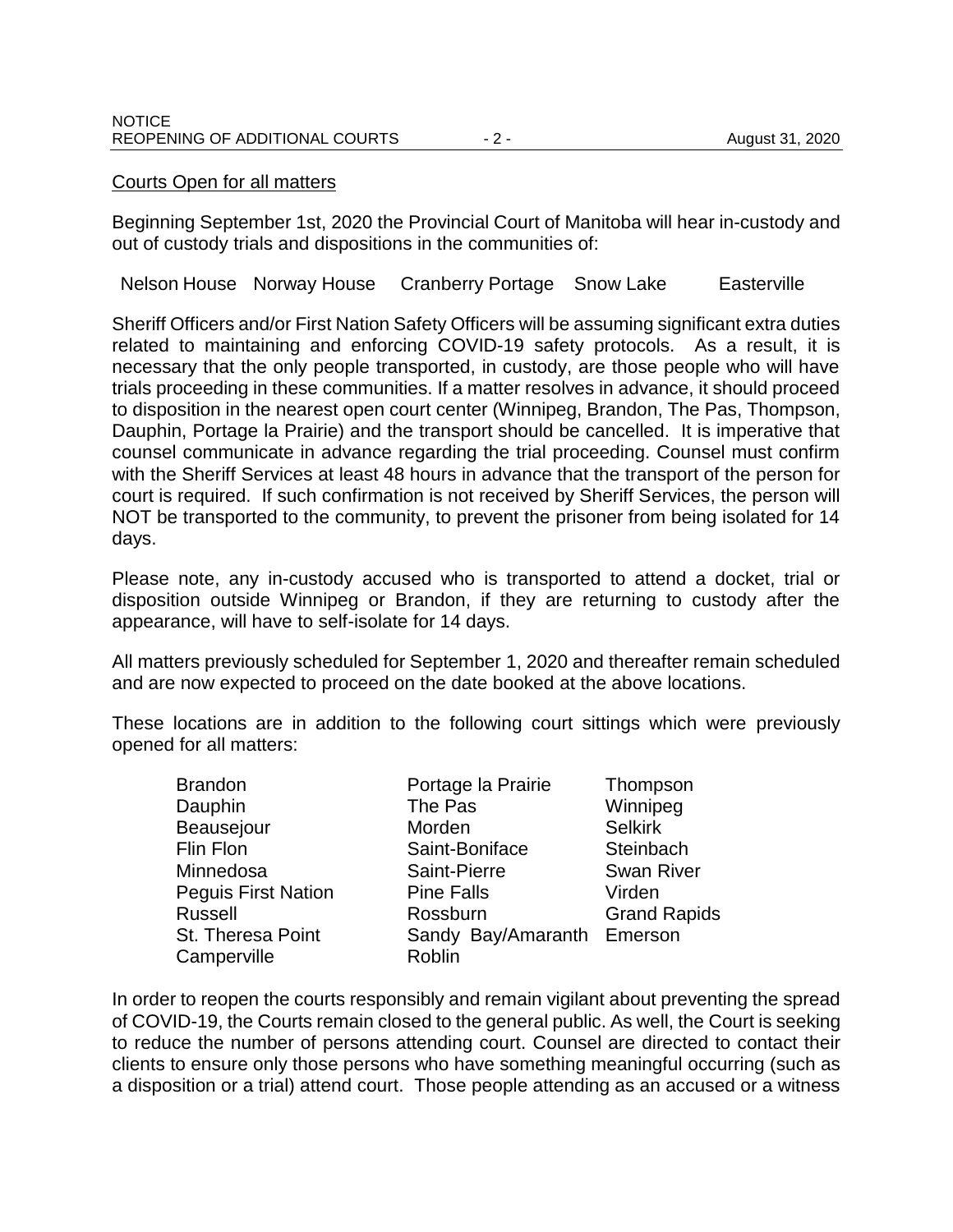may have a maximum of two support people in attendance with them when a meaningful event occurs.

Counsel are now encouraged to attend court in person, however, counsel will be allowed to appear by teleconference for bail applications and straightforward dispositions (those expected to take 30 minutes or less in total time) as well as any other matter which has received advance permission from a judge. Those persons who are self-represented will be allowed to attend court.

If you are representing yourself and need to speak to the Crown Attorney, please phone them in advance to discuss whether you need to attend court and to discuss your case. Please contact the Crown Attorney at the court center nearest to you.

| <b>Crown Attorney:</b> |                               |
|------------------------|-------------------------------|
| <b>Brandon</b>         | General Phone: (204) 726-6013 |
| Dauphin                | General Phone: (204) 622-2082 |
| Portage la Prairie     | General Phone: (204) 239-3343 |
| The Pas                | General Phone: (204) 627-8444 |
| Thompson               | General Phone: (204) 677-6766 |
| Winnipeg               | General Phone: (204) 945-2852 |

Those persons having an appearance before the Court are directed to contact their lawyer. If you do not have a lawyer, you are directed to contact Legal Aid duty counsel to inquire whether your personal appearance in court is required. If your appearance is not required you can request Legal Aid duty counsel speak to the matter:

| <b>Legal Aid duty counsel:</b>         | Email                       | Telephone                             |
|----------------------------------------|-----------------------------|---------------------------------------|
| Winnipeg and Portage<br>la<br>Prairie: | crimdco@legalaid.mb.ca      | (204) 985-8572 or<br>1 (800) 261-2960 |
| Brandon:                               | brandonagent@legalaid.mb.ca | (204) 729-3484 or<br>1 (800) 876-7326 |
| Dauphin:                               | amisk@legalaid.mb.ca        | (204) 622-7000 or<br>1 (800) 810-6977 |
| The Pas:                               | thepas@legalaid.mb.ca       | (204) 627-4820 or<br>1 (800 268-9790  |
| Thompson:                              | thompson@legalaid.mb.ca     | (204) 677-1211 or<br>$(800)$ 665-0656 |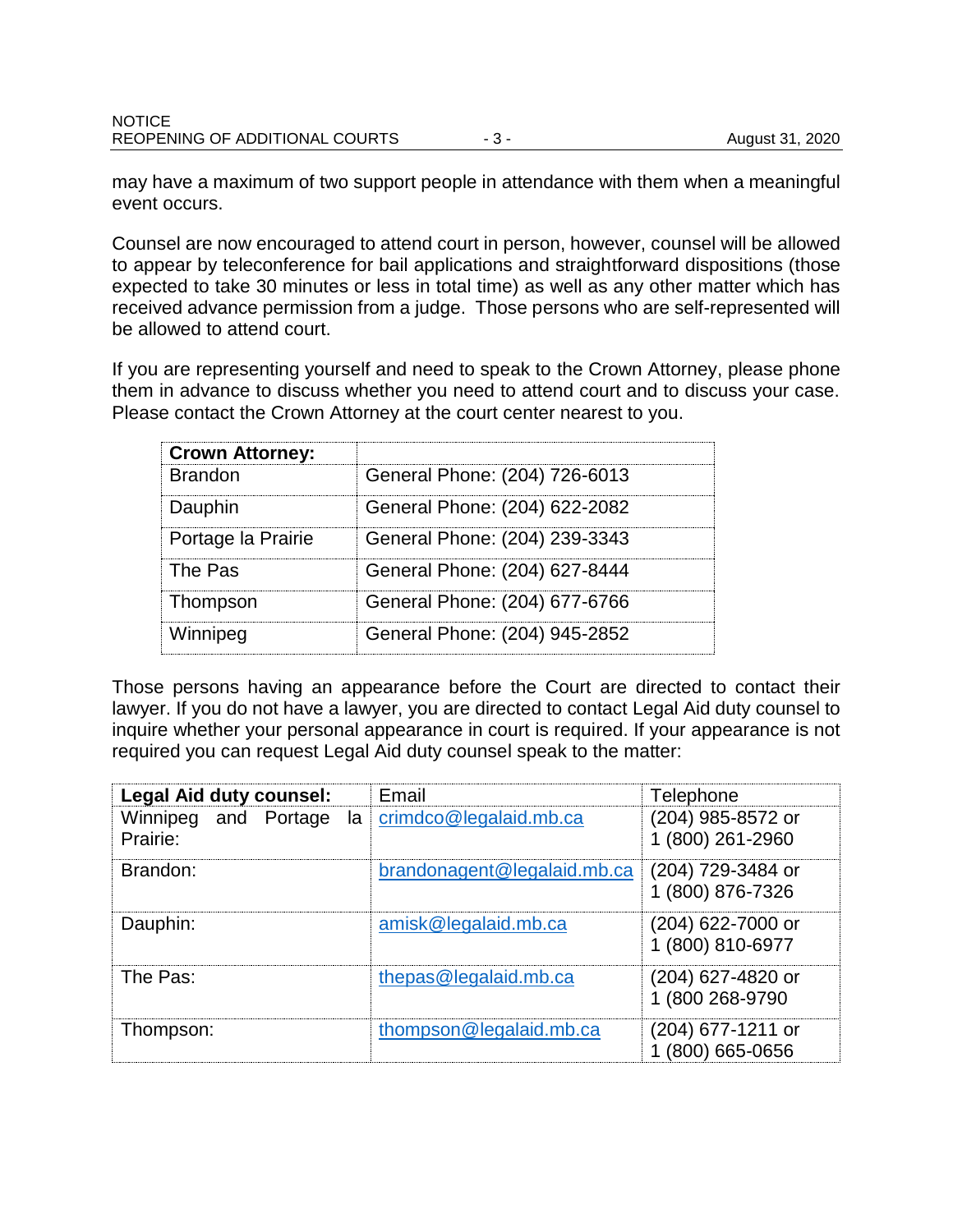To apply for Legal Aid online visit [www.legalaid.mb.ca,](http://www.legalaid.mb.ca/) or call (204) 985-8511 or 1-866- 800-8056 Monday-Friday between 9:00 a.m. and 4:00 p.m.

### **The above steps are critical to reducing the number of people who attend court.**

Please refer to the Child Protection Hearing Notice released today regarding Child Protection Hearings for the month of September.

Protection Orders will continue to be heard by Judicial Justices of the Peace.

#### Administrative Dockets in Winnipeg

The following court dockets in the listed communities will take place in Winnipeg. Counsel are asked to discuss the matters in advance with each other and with their clients and provide the Court with information about the status of the matter. Dates for disposition and trial dates can be set from these dockets. In those cases, where a person is able to appear in person or on the telephone (telephone contact must be made on counsel's telephones) it may proceed to disposition. The Court's teleconference number is reserved for counsel and should **not** be given to any accused persons or members of the public. This is necessary to maintain the integrity of the teleconference line for other closed court proceedings.

| September 8  | <b>Berens River</b>                |
|--------------|------------------------------------|
| September 9  | Ashern                             |
| September 9  | <b>Bloodvein</b>                   |
| September 14 | Arborg                             |
| September 16 | St. Martin                         |
| September 17 | <b>St. Martin Child Protection</b> |
| September 17 | Lundar                             |
| September 21 | Gimli                              |
| September 21 | Stonewall                          |
| September 23 | Gardenhill                         |
| September 24 | Pauingassi                         |
| September 28 | Altona                             |

## All other Circuits suspended in September

The circuit courts which have not been re-opened as described in this notice or referred to above, will not sit in September. All matters on those dockets will be further suspended and administratively adjourned to the next court date set for that community. Counsel are asked to meet to discuss matters related to those circuits. Those matters that can be resolved before the next sitting of the circuit court can be added to the nearest, affiliated open court center to complete the resolution of the matter.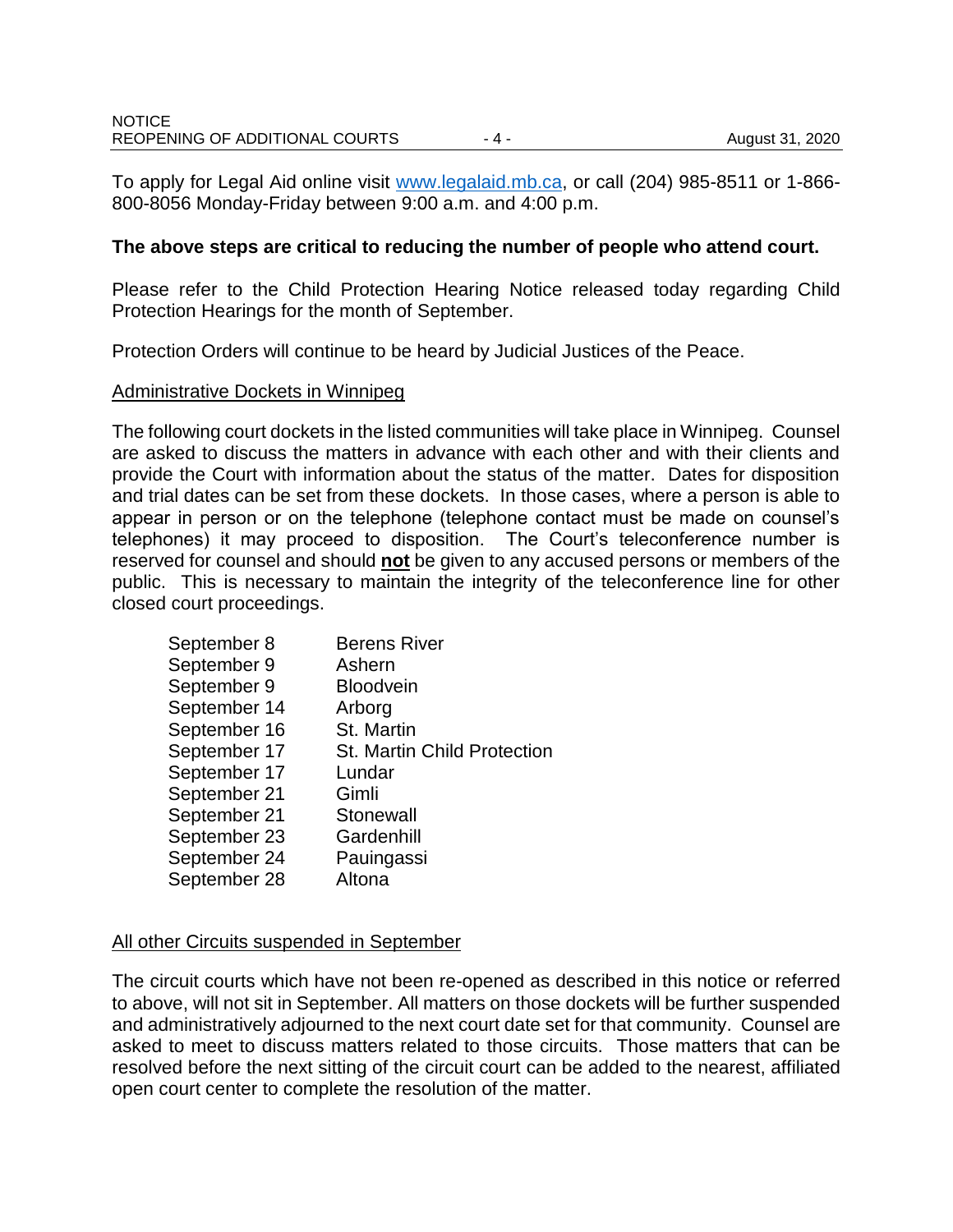#### Case Management Conference

Case management conferences will continue as scheduled and may be conducted by teleconference. Counsel are encouraged to request a case management in any case where the logistics of the case are complicated or where additional assistance from the Court is required to have the matter heard properly. Hearings involving multiple accused, currently scheduled to proceed in any of the above open courts may be subject to further case management at the courts direction.

The Provincial Court of Manitoba will continue to assess the situation on an ongoing basis and may change or cancel court sittings. We thank all of the stakeholders who have provided input and information regarding the re-start of these courts. We recognize managing the social distancing protocols will take the effort and cooperation of all court participants and we thank you in advance for your patience and cooperation.

#### **ISSUED BY:**

*"Original signed by:"*

**The Honourable Chief Judge Margaret Wiebe DATE: August 31, 2020**

**\_\_\_\_\_\_\_\_\_\_\_\_\_\_\_\_\_\_\_\_\_\_\_\_\_\_\_\_\_\_\_\_\_\_**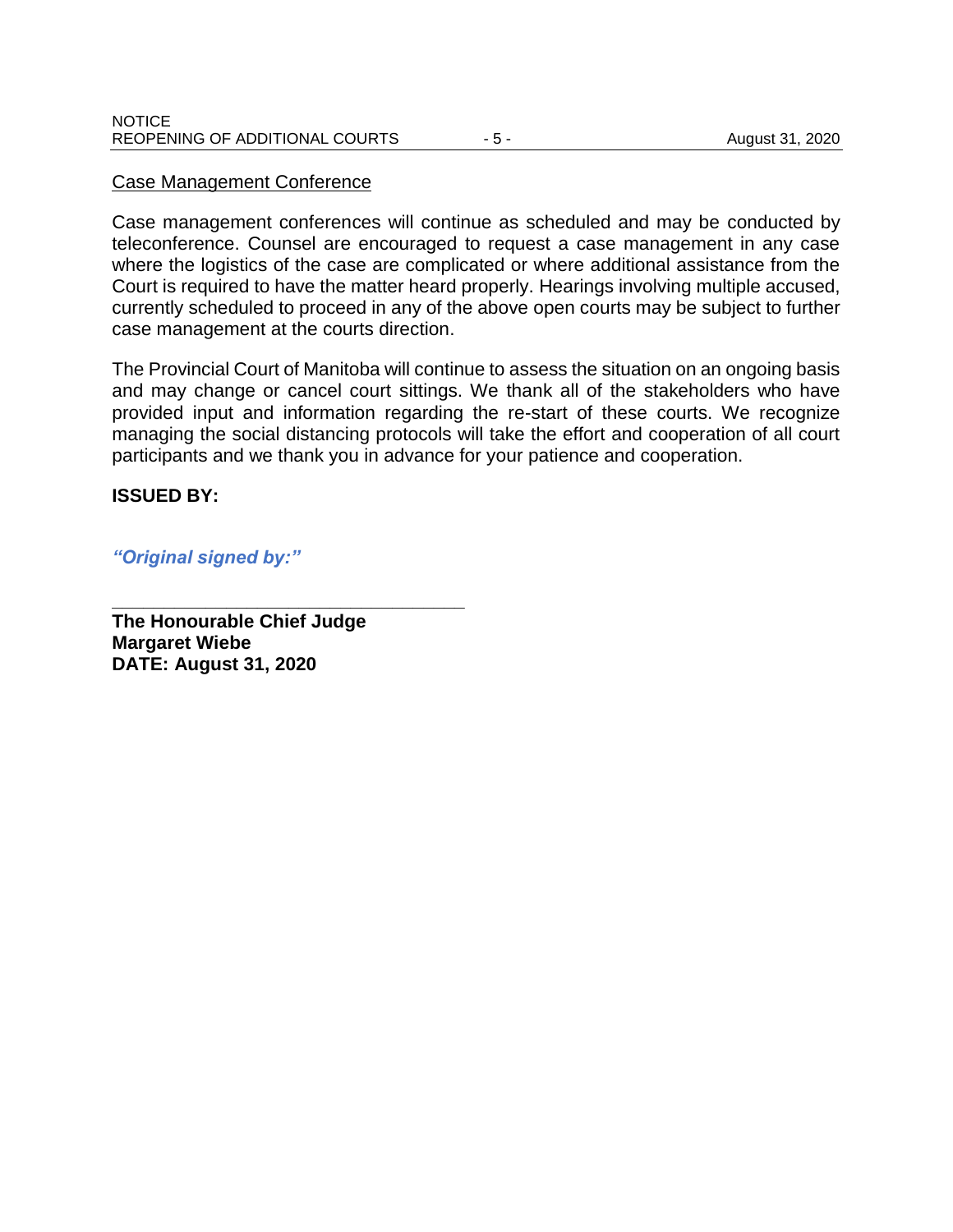# **COVID-19 and Resumption of Court Hearings for the Provincial Court of Manitoba**

The Provincial Court of Manitoba has confirmed it will reopen court proceedings in a limited number of court centres on a staged and incremental basis beginning June 1, 2020. See Notice of May 14, 2020. The Courts will only be open to those people necessary to the proceedings before the Courts and will remain closed to the general public.

The locations where Court will re-open is based on the premise all stakeholders will contribute to managing the COVID-19 health and safety protocols necessary to continue to reduce the spread of the virus. This is a shared responsibility. All persons attending Courts will be required to participate and cooperate with the recommended COVID -19 safety protocols.

This Notice is to provide court stakeholders with information about the steps Courts are taking to ensure safe proceedings for all stakeholders and participants. Please note that these may be subject to change if there are changes in the COVID-19 situation in Manitoba.

## **NORWAY HOUSE, NELSON HOUSE, SNOW LAKE, CRANBERRY PORTAGE & EASTERVILLE PROTOCOL:**

All attendees must follow the instructions of the Judge, Sheriffs, police officers and the First Nations Safety Officers. Failure to do so could result in removal from the facility.

## Courtroom Protocol

The aim is to have only those necessary in court attend. To ensure that only those necessary to attend, please note:

- Counsel are expected to have discussions in advance of the day of court in order to identify those cases where something meaningful (i.e. disposition, hearing) will occur.
- The Crown is responsible for providing the Sheriff's Officer / First Nations Safety Officer with those names by no later than the day of the court proceeding so the Sheriff's Officer / First Nations Safety know these individuals are approved to appear in person.
- Sheriff's Officer / First Nations Safety Officer will advise the Court of Individuals who attend the courthouse but were not on the list of attendees provided to them. The Court will determine whether that individual can be allowed entry into the courtroom.

In principle, only the following will be allowed access to the courtroom (May 15, 2020 PJC Notice):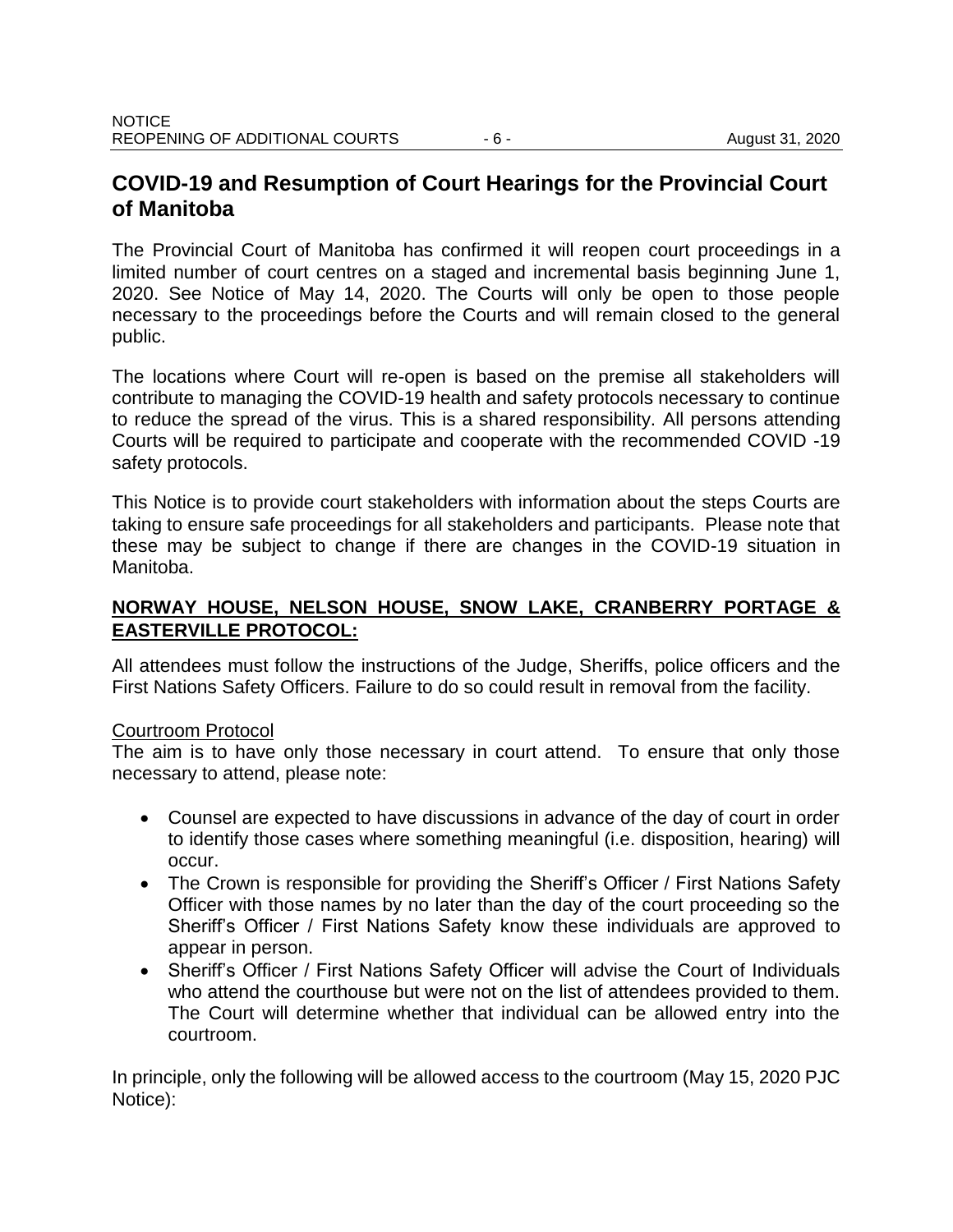- Those persons who have something meaningful occurring. (such as disposition or trial)
- A maximum of two support persons per accused / witness.
- Self-represented individuals / First appearances.

Note: If an individual scheduled to appear before the court for disposition or a hearing is denied entry, the court is to be notified ASAP. If a witness for a trial is denied entry, the Crown is to be notified ASAP.

Public will be asked to sanitize their hands, if they are wearing a mask they will be encouraged to keep it on while in the building and they will be reminded to maintain physical distancing.

Sheriff's Officer / First Nations Safety Officer will ensure only those required in court enter, all others will remain outside of the courthouse or in the lobby, physically distanced, until required.

General:

- The courtroom will be disinfected prior to and after court at the direction of the Sheriff's Officer / Court Clerk.
- All surfaces occupied by multiple individuals will be cleaned and sanitized before the next person is allowed in the area, including the witness box. Crown/Counsel is expected to disinfect their own station when changing individuals.
- All oath materials will be sanitized between uses by the Court Clerk.
- The Court Clerk will bring disinfectant and paper towels from the Thompson / The Pas Court.

Physical Distancing:

- Individuals will be allowed to sit together if they are from the same household.
- To ensure physical distancing in the gallery, chairs will be placed six feet apart.
- Counsel will be gently reminded of social distancing measures if there are multiple counsel in the designated courtroom at any specific time.
- Defence counsel are to ensure physical distancing at defence table. All other counsel will sit in the gallery or remain outside the courtroom until it is time for their matter.

## Travel Protocol

 Counsel flying with Keewatin are asked to arrive at approximately 7:30 a.m. Keewatin will have their own COVID-19 protocol which will likely include asking about potential exposure to COVID-19 or travel outside of the province and a temperature check.